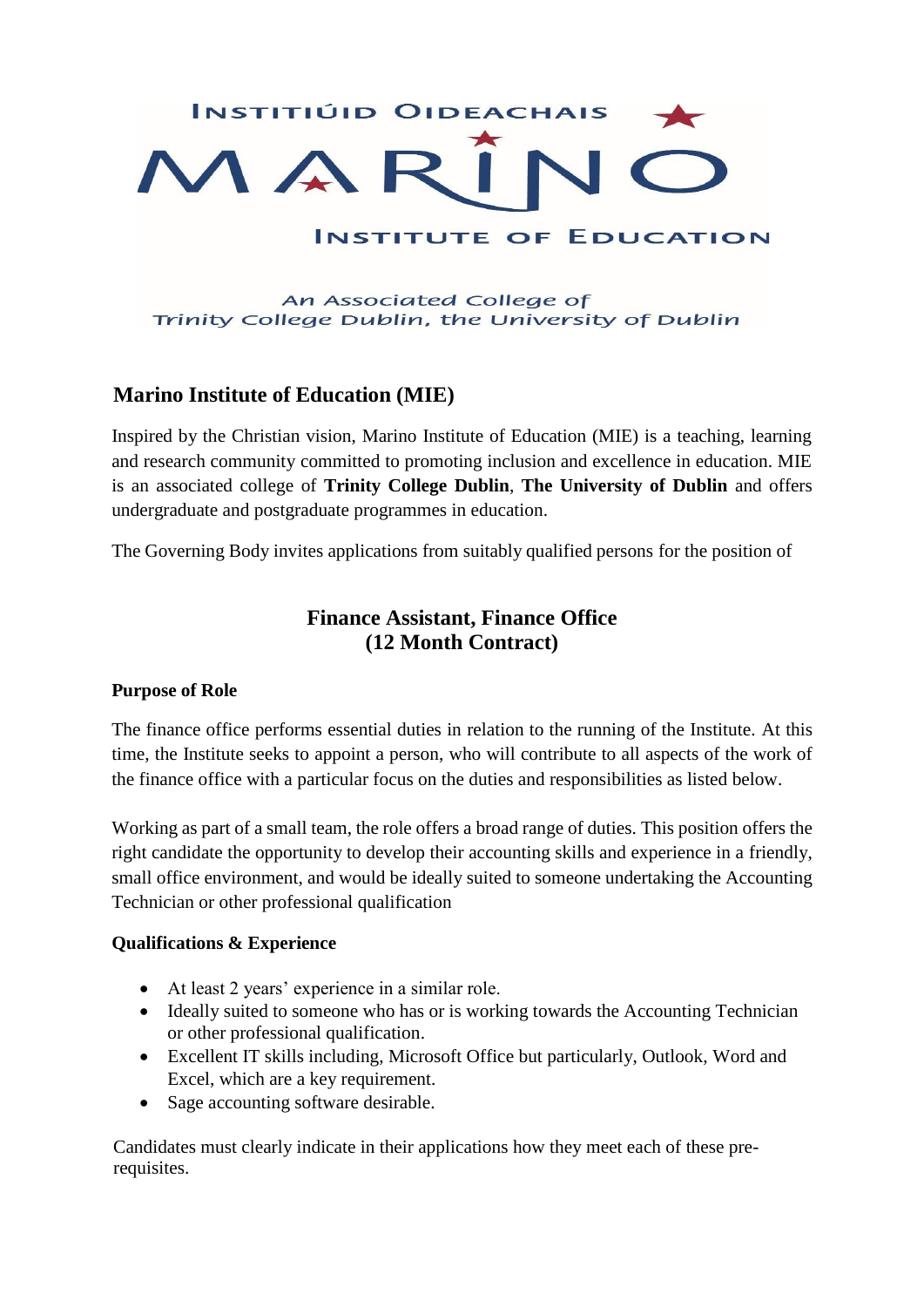#### **Skills & Competencies**

- Have excellent communication skills both oral and written
- Ability to resolve issues and propose solutions to problems
- Ability to focus on multiple tasks
- Demonstrate a very high standard of accuracy with attention to detail in all aspects of work
- Work on one's own initiative
- Be a team player with clear evidence of self-motivation
- Operate flexibly within a busy office and be prepared to shift focus as necessary
- Be organised, be able to prioritise work and to meet strict deadlines

## **Duties and Responsibilities**

- Input of purchase invoices and processing of payments to suppliers for 3 entities;
- Assisting with the billing and collection of accounts receivable;
- Dealing with student queries, updating the Finance section of the student registration system;
- Bank account inputs of payments and receipts, weekly lodgements, petty cash impress;
- Daily input to Sage of Hotelinx Conference Centre transactions; monthly reconciliation of Sage to Hotelinx;
- Recording and reconciling company credit card statements;
- Processing and billing interdepartmental monthly cross-charges;
- Assist in the production of the monthly management accounts and reporting requirements;
- Another other adhoc duties as required;

It should be noted that in each work area/department within the Institute, the appointee must work as part of a team. Although duties pertaining to the post are broadly defined under the various headings as listed, the list of duties is not exhaustive. The appointee will be required to function in a flexible and collegial manner. MIE retains the right to assign new duties and/or to re-assign staff to other areas of the Institute, in response to service needs.

## **Reporting Relationship**

The appointee is required to carry out the duties attached to the post, under the general direction of the Financial Controller, to whom they report, and to whom they are responsible for the performance of these duties in the first instance. The appointee will report through the Financial Controller to the Institute CFO and the Institute President and/or such other MIE officers as the President may designate from time to time.

The reporting relationship may be subject to periodic review, in line with service needs and developments in the Institute.